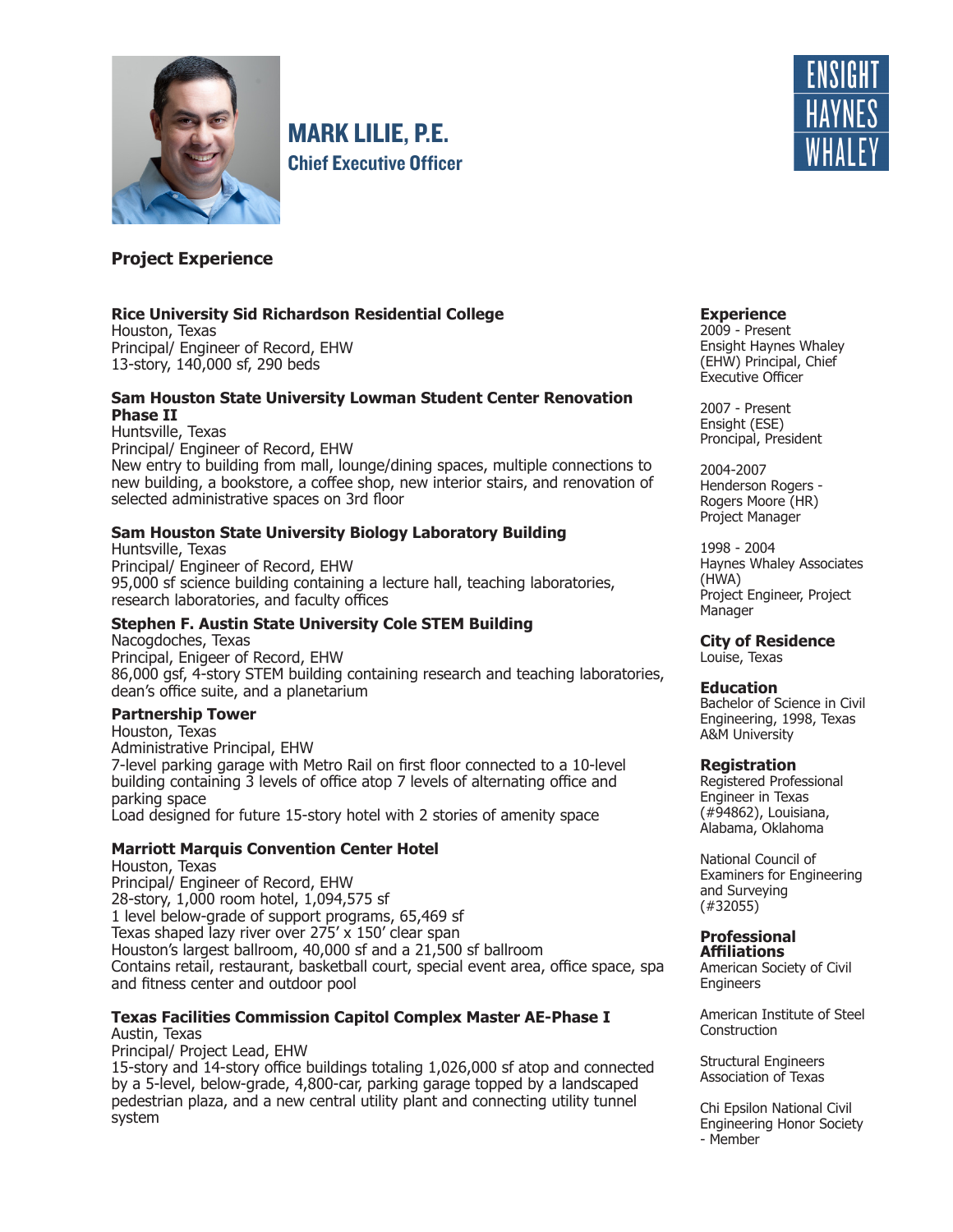# **MARK LILIE, P.E. Project Experience, Continued**



RESUMES

# **CARTS Operation Facility**

Austin, Texas Principal/ Engineer of Record, EHW 2-story, 15,000 sf operations building Two 5,000 sf auxiliary buildings with canopies for vehicle painting and washing

## **1601 Congress**

Austin, Texas

Administrative Principal, EHW

12-story, 420,000 sf office building with ground level cafe, wellness center, conferencing center and child care facility

5-level below-grade parking garage, 140,000 sf, 286 cars

Child care facility designed with storm shelter standards

## **Texas Facilities Commission North Austin Complex**

Austin, Texas

Principal/ Engineer of Record, EHW 7-story office building with 58,000 gsf per floor totaling 406,000 gsf; multi-level parking structure capable of accommodating 2,400 parking spaces; an elevated pedestrian walkway connecting Building A to the HHSC complex; and a chilled water Central Utility Plant to allow for future expansion to service all buildings constructed in future phases

# **Texas A&M Rellis Gateway Education Center**

College Station, Texas Principal/ Engineer of Record, EHW 3-story, 70,000 sf containing classrooms, biology lab, offices and study area

# **Sam Houston State University Coliseum**

**Parking** Garage Huntsville, Texas 4-level, 180,366 sf parking garage, 550 cars 1,700 sf of office space on ground level Monument sign

## **Sam Houston State University Osteopathic School of Medicine**

Conroe, Texas Principal/ Engineer of Record, EHW 5-story, 216,000 sf facility containing instructional, research and student life space with gross anatomy labs and patient simulation suites

#### **Texas Tech University Health Science Center** Lubbock, Texas

Principal/ Engineer of Record, EHW Education, Research & Technology Building: 100,000 sf containing research laboratories, translational research facilities, classrooms and conference areas West Campus Expansion: 100,000 sf anatomy lab addition

## **West Texas A&M Renovate Jarrett Hall Phase II**

Canyon, Texas Administrative Principal, EHW Renovation of existing 368-bed residence hall Expansion for addition of 2 new elevators

# **Midwestern State University Residence Hall**

Witchita Falls, Texas Administrative Principal, EHW 5-story, wood framed, 500 bed, 152,944 sf residence hall

## **Texas A&M University Cain Hall Site Redevelopment**

College Station, Texas Principal/ Engineer of Record, EHW Hotel/Conference Center, ballroom, food service, 9 floors, 250,000 sf 5-level parking garage, Loading dock, amenity deck, 1,437 cars, 504,250 sf

# **University of Houston Quadrangle**

**Replacement** Housing Houston, Texas Principal/ Engineer of Record, EHW 7 residence halls, 4 and 5 stories, 1,200 beds 1 building with townhouse-type units with kitchens Living/learning space 336,127 sf

## **Stephen F. Austin State University Griffith Auditorium Assessment**

Nacogdoches, Texas Visual and tactile survey of accessible areas of existing structural systems The purpose of this survey was be to determine if the existing structural system has signs of deterioration, provide recommendations for repair and to provide guidance for the impact of proposed future renovations on the structure

## **Lamar University New Science and Technology Building**

Beaumont, Texas Principal/ Engineer of Record, EHW 46,500 sf science classroom, laboratory research, and open innovation space Central plant expansion

## **Texas Southern University Student Housing**

Houston, Texas Principal/ Engineer of Record, EHW 7-story, 215,000 sf residence hall, 800 beds Dining hall and convenience store

## **Sam Houston State University Campus Mall Expansion**

Huntsville, Texas Project Manager, HR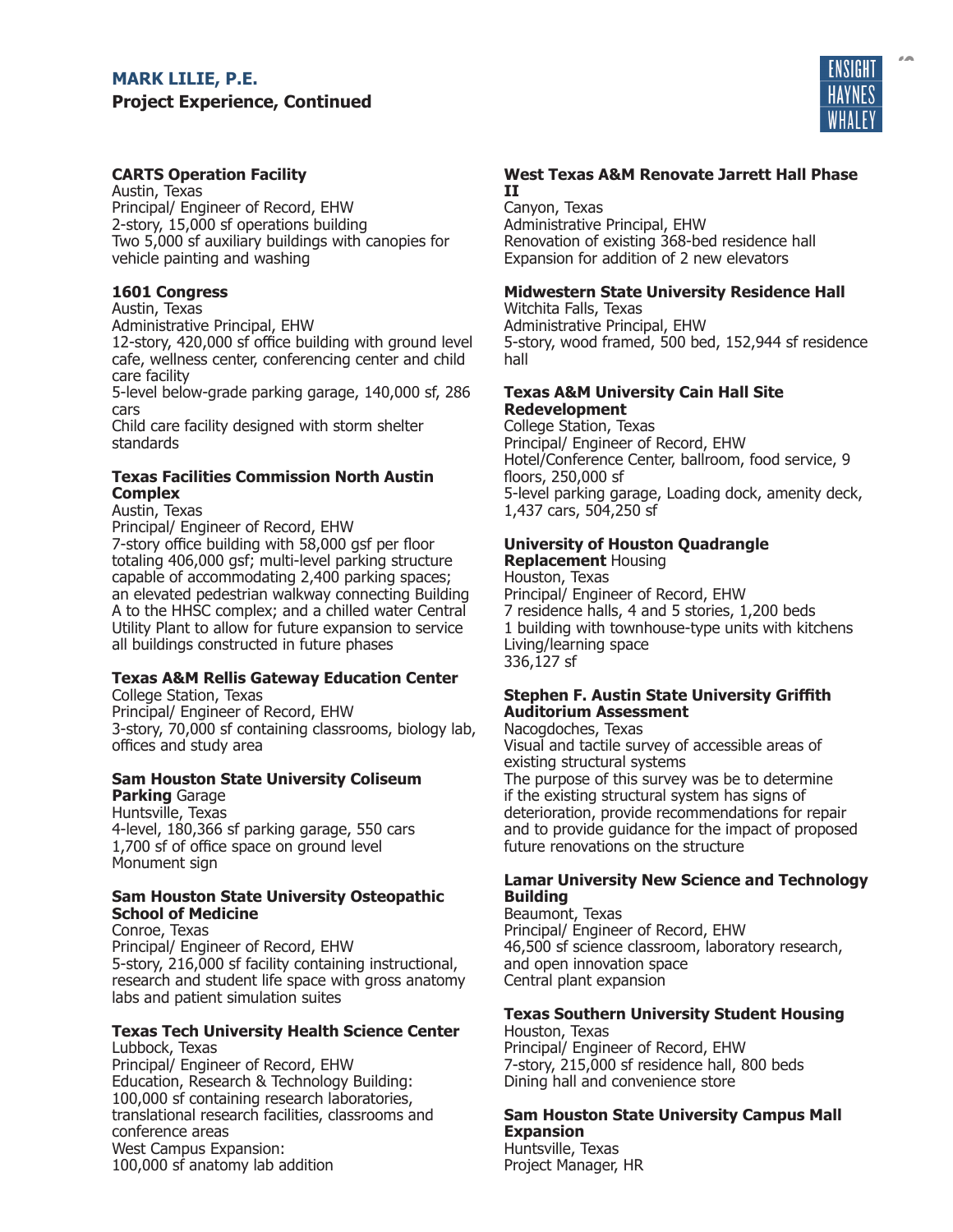

## **Texas A&M University Global Health Research Complex (TAMU Biocontainment Research Facility)**

College Station, Texas Principal/ Engineer of Record, EHW 102,000 sf containing BSL-2, ABSL-2, BSL-3, ABSL-3, and ABSL-3ag research laboratories

#### **Sam Houston State University Arts Complex** Huntsville, Texas

Principal/ Engineer of Record, EHW 71,000 sf containing gallery spaces, exhibition staging, instructor space, seminar rooms, computer lab, workshops, office and covered porch Central plant expansion including new cooling tower support platform and piping support stanchions

## **Sam Houston State University Lowman Student Center Addition**

Huntsville, Texas Principal/ Engineer of Record, EHW 3-story, 78,118 sf addition to the existing Lowman Student Center Contains two new food vendors and supporting dining facilities, relocated student recreation center with bowling alleys, loading dock, divisible ballroom space with adjunct meeting rooms, two-story atrium

## **The University of Texas Medical Branch Galveston Health Education Center**

Galveston, Texas Principal/ Engineer of Record, EHW 5-story, 160,000 sf patient simulation center, classrooms, conference rooms, food service, office and administration space

## **Texas Tech University El Paso School of Nursing**

El Paso, Texas Principal/ Engineer of Record, EHW 25-30,000 sf containing classrooms and administration and faculty offices to support teaching in a health care environment

## **University of Houston Cougar Village Phase II**

Houston, Texas Principal/ Engineer of Record, EHW 7-story, 288,000 sf residence hall, 1,144 beds Office of residential life

# **Baldwin Steel Company**

Houston, Texas Industrial process warehouse, 69,000 sf

# **4207 Fairmont Parkway Office Building**

Pasadena, Texas Office building, 4,600 sf

# **Awty Athletic Field**

Houston, Texas

## **City of Houston Convention District Monuments**

Houston, Texas New retaining walls and monument signs **HISD Kinder High School for the Performing and Visual Arts** Houston, Texas

Principal/ Engineer of Record, ESE 5-story high school with 2 levels of underground parking Classrooms, performance halls, practice areas for orchestras, theater, dance and fine art, dining, ground level bus drive

## **500 West 2nd Street (Green Water Block 23 Office Tower)**

Austin, Texas Administrative Principal, EHW 30-story office building, 505,000 sf 16 floors of office space atop 12 levels of abovegrade parking, 388,000 sf, 760 cars 2-levels of below-grade parking, 65,000 sf, 138 cars Designed to achieve LEED Gold certification and Austin Energy Green Building 2-Star Rating

## **Sam Houston State University General Classroom & Office Building**

Huntsville, Texas Project Engineer, HWA 4-story classroom and office building with auditorium, 53,000 sf

# **HISD Wisdom High School (Lee High School)**

Houston, Texas Principal/ Engineer of Record, ESE 265,000 sf Dining, gymnasium, auditorium, welding and woodworking center, natatorium, ROTC shooting range

## **HISD DeBakey High School for Health Professions**

Houston, Texas Principal/ Engineer of Record, ESE 180,000 sf Dining, rooftop gymnasiums, black box theatre, art and sculpture studio

## **CenterPoint Energy - Navigation Service Center**

Houston, Texas Principal/ Engineer of Record, EHW 2-story, 52,000 sf office and support space 1-story, 34,000 sf shop and storage space 1-story, 29,000 sf warehouse with 18-24 ft high-bay storage areas

#### **Katy ISD Junior High Music Additions** Katy, Texas

Additions & Renovations to Music Rooms at 6 Junior High Schools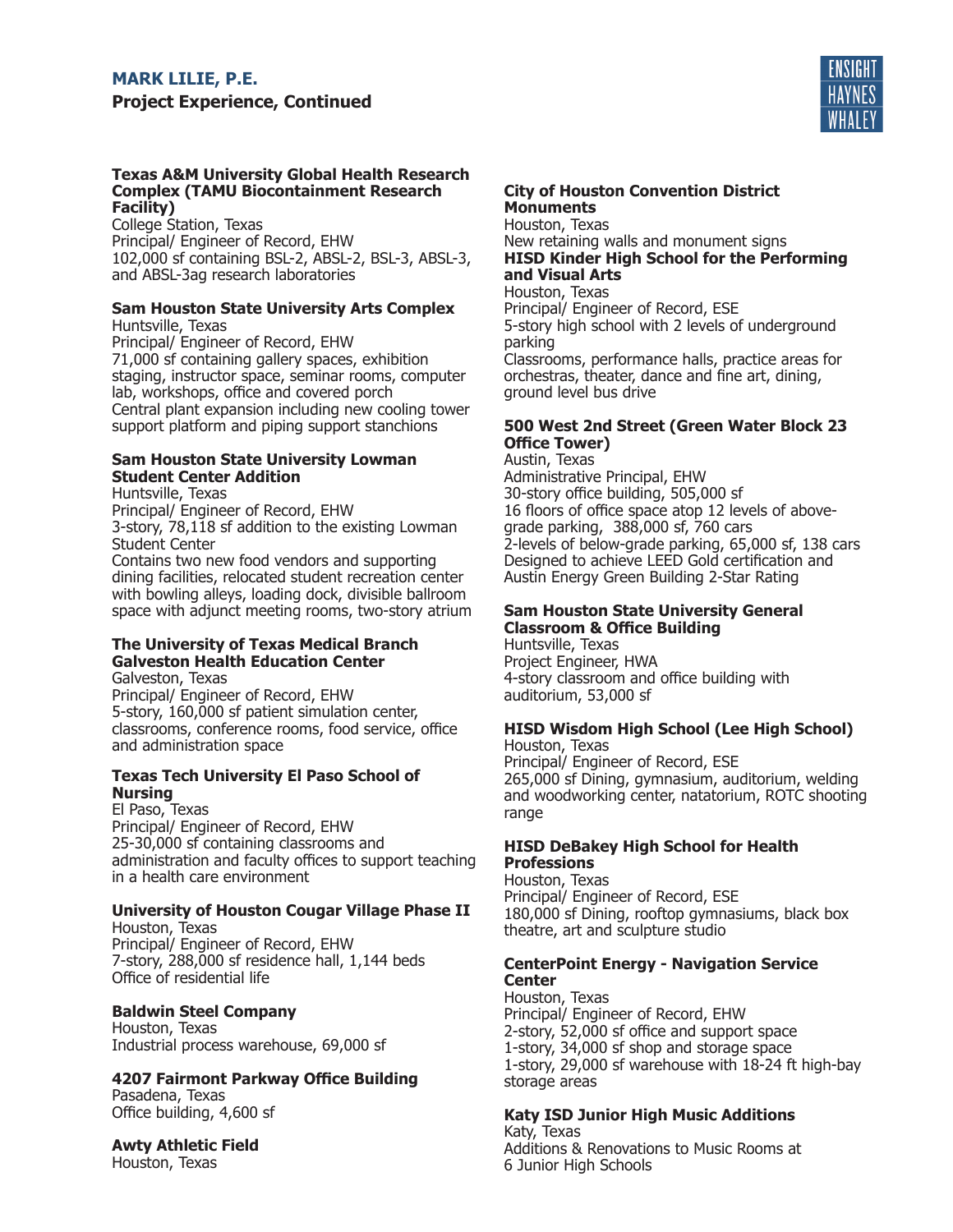# **MARK LILIE, P.E. Project Experience, Continued**



**Houston Distributing Center** Houston, Texas 165,000 sf distribution center

## **Shell CMATS Lunchroom**

Deer Park, Texas **City of Houston Recycling Center Renovations** Houston, Texas Building modifications and retaining walls City of Meadows Place New Fire Station Meadows Place, Texas Fire station, 4,200 sf

## **Duna U.S.A. Containment Tank**

Houston, Texas Pentane storage containment tank

# **Valero Refining Company / Central Control Room and New Administration Building**

Texas City, Texas 4-story office and control room, 74,400 sf

## **Shell Locker Room**

Deer Park, Texas Foundation for blast-resistant building within plant area

## **Baylor College of Medicine - Rayzor Lounge Penthouse**

Houston, Texas Addition of 3,000 sf mechanical penthouse to an existing 2-story office building

## **Cesar E. Chavez High School**

Houston, Texas 2 stories, 453,000 sf 3 auditoriums, 2 gymnasiums 8-lane natatorium Baseball field

## **GRJ Ltd. Office Building**

Houston, Texas 1-story office, 3,600 sf

#### **North Harris Montgomery County Community College District Support & Professional Development Center** The Woodlands, Texas 2-story, 75,000 sf

**North Harris Montgomery County College District/HARC**

The Woodlands, Texas 1-story meeting/training facility 2-story office/administration building Canopy to connect buildings to existing building

## **Amegy Bank – Bellaire**

Bellaire, Texas 2-Story Bank - 8,800 sf **Houston Community College Southwest Campus West Loop Center** Houston, Texas Renovation of retail building into classrooms

#### **Houston Community College Northwest Campus Town & Country Square Center** Houston, Texas Renovation of retail building into classrooms and laboratories, 86,000 sf

## **The University of Texas Medical Branch at Galveston McCullough Building Medical Equipment Addition**

Galveston, Texas Addition of equipment to elevated floor of existing building

#### **Baylor College of Medicine - Anderson & Jones Outside Air and Exhaust Mitigation** Houston, Texas

## **J.R. Reynolds Elementary School**

Houston, Texas 86,600 sf education facility **Debner + Company Corporate Offices** Houston, Texas Exterior Renovation

## **Kingsland Office Building**

Katy, Texas 1-story office, 10,600 sf

#### **Houston Baptist University Womens Dormitory**

Houston, Texas 2-story residence hall, 22,000 sf, 104 beds

## **HEB Grocery Store**

Georgetown, Texas Grocery store with mezzanine to be used as prototype

## **HEB Grocery Store**

Houston, Texas 87,000 sf grocery store

## **SpawGlass Office Building**

Houston, Texas 1-story, 20,000 sf LEED silver-rated

# **Valley Regional Medical Center Cath Lab**

Brownsville, Texas Addition of cath lab equipment to existing facility

## **Amegy Bank of Texas**

Houston, Sugar Land, Clear Lake, Katy, Baytown, Kingwood, East Bernard, Pearland, Conroe, Irving, and Plano, Texas Banks with motor banks, 3,500 - 5,000 sf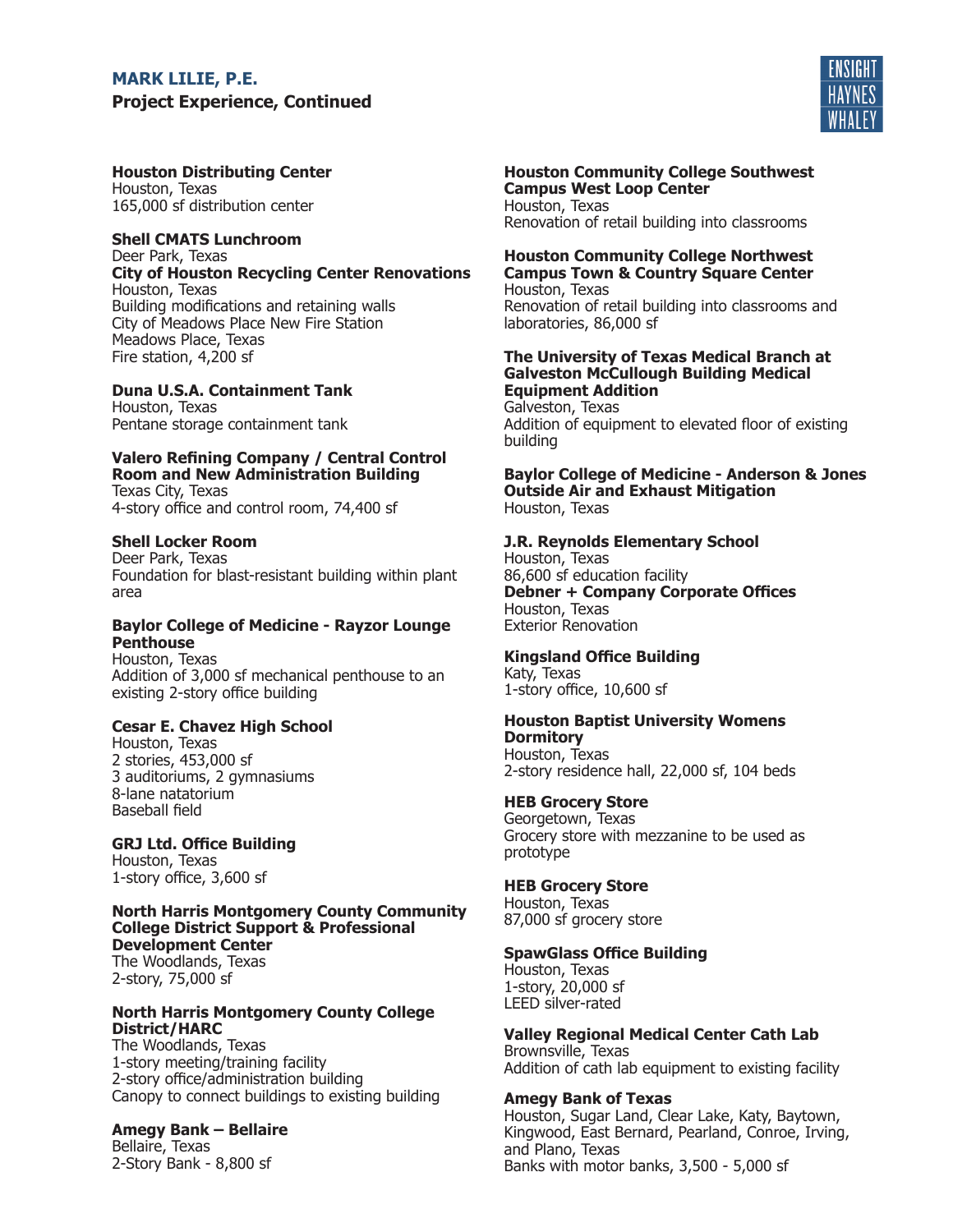# PROJECT EXPERIENCE, CONT **Project Experience, ContinuedMARK LILIE, P.E.**



**Sterling Ridge Village Center** The Woodlands, Texas 2-story retail center with Kroger store, 150,000 sf

**Grundofs Office Building** Brookshire, Texas 9,600 sf office building

**Chevron Phillips - Sweeny Plant Office** Sweeny, Texas 48,000 sf office building

**Vogt / ADI Vision Park I** The Woodlands, Texas 2-story office building, 12,600 sf

**AmeriCenter of The Woodlands** The Woodlands, Texas 20,500 sf office building

**AmeriCenter of Westchase** Houston, Texas 20,500 sf office building

**Walnut Bend Elementary / HISD** Houston, Texas

2-story education facility containing an auditorium, cafeteria space, classrooms, and offices

# **HISD Burris Elementary School Campus Renovation**

Houston, Texas Exterior elevator addition

**Awty School Renovations** Houston, Texas Renovations and modifications for adaptive re-use of warehouse buildings as a classroom building

**Conroe Regional Medical Center Heart Care Center Lobby and Angiography Imaging Room** Conroe, Texas

**River Oaks Shopping Center**  Houston, Texas

3-story Barnes & Noble, 39,000 sf 2-story retail, 21,000 sf 4-level parking garage, 375 cars

**Ross Oak Forest Center Retrofit** Houston, Texas

**TPCW Pearland** Pearland, Texas 1-story tetail, 3,000 sf

**Rigaku/USA, Inc.** The Woodlands, Texas 2-story office/warehouse, 48,600 sf **Chase Bank of Texas**

Houston & Clear Lake, Texas 4,200 sf bank

**US Renal Clinic** Houston, Texas Dialysis clinic, 7,200 sf

**Sadler Clinic** The Woodlands, Texas 2-story medical office, 61,000 sf

**Northwood Professional Building Facility Upgrade** Houston, Texas

**Wingfoot** Houston, Texas

1-Story Industrial - 40,000 sf **Tanox/Tanox Two**

Houston, Texas 2-story office/laboratory, 75,000 sf 1-story office/laboratory remodel

**HISD Pilgrim Elementary School**

Houston, Texas 1-story education facility

## **HISD West Briar Middle School (West Side Middle School)**

Houston, Texas Facility includes classrooms, resource center, laboratories, gymnasium, 430-seat auditorium, and 2-story academic spaces, 186,000 sf Playing fields

**Spring Valley Medical Building**

Houston, Texas Renovation to existing building

**Intertek H2S Laboratory** Houston, Texas Renovation and equipment addition

**Level (3) Communications** Houston, Texas Renovation to data center

**Sodexo Deli, Granite at Westchase** Houston, Texas

**Steinmart/Kirklands Moore Plaza Retrofit** Corpus Christi, Texas

**Bayshore Medical Center Cooling Towers** Pasadena, Texas Replacement of cooling tower support structure on roof of 3-story hospital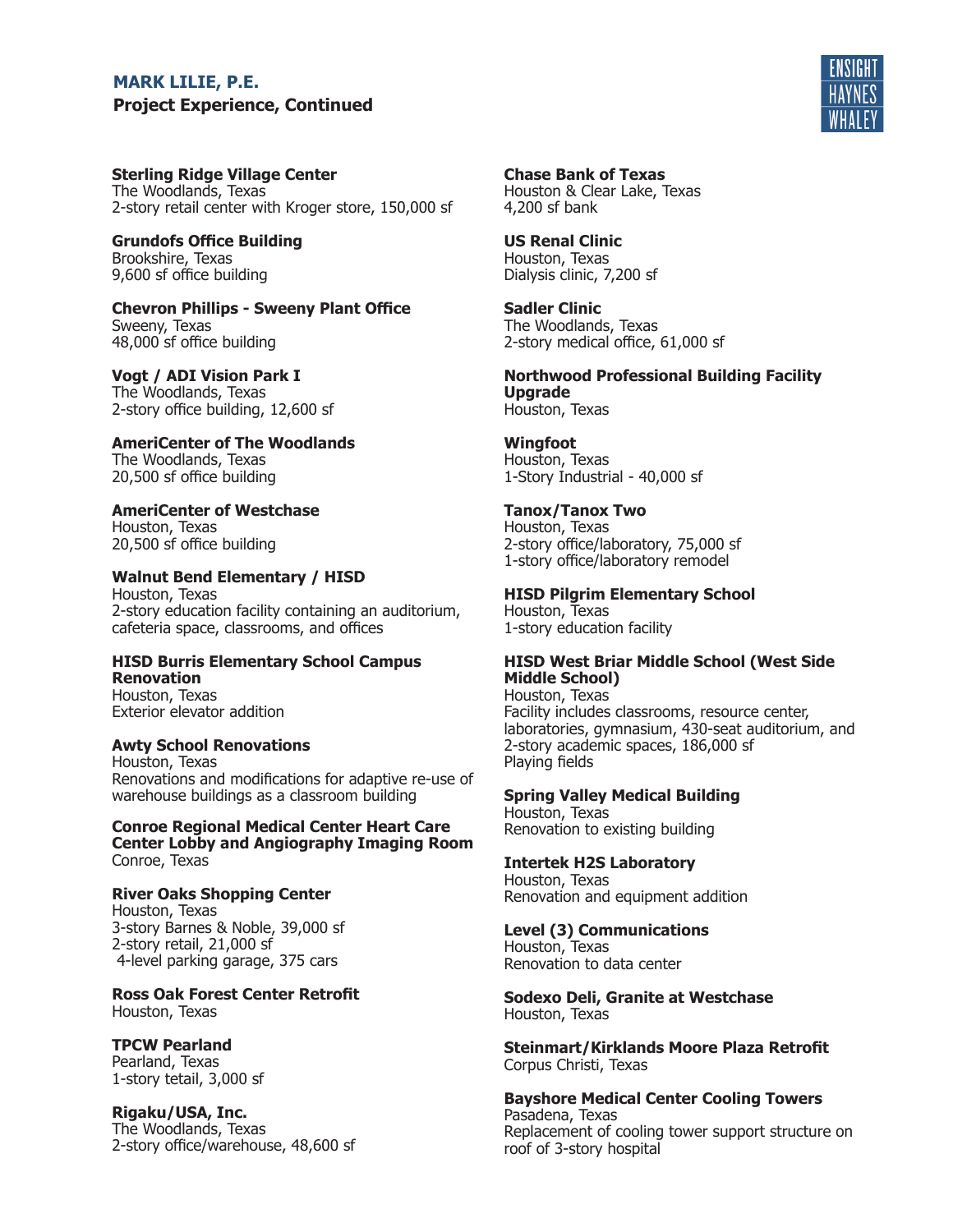# **MARK LILIE, P.E.**

**Project Experience, Continued** 



## **Red River BBQ**

Clear Lake, Texas Restaurant, 6,900 sf

## **Tommy Bahama's**

The Woodlands, Texas Retail/restaurant, 16,000 sf

# **Aggieland Print Shop**

College Station, Texas Retail, 7,200 sf

### **York Furniture Outlet** Houston, Texas 1,600 sf retail

# **WaterSouth Beach Gatehouse**

Fort Walton Beach, Florida Mixed-use including retail, hospitality, condominiums, and office 3-story, 32,600 sf structure featuring two drive-thru tunnels as well as a separate Cart Barn facility

## **Eiband's Condominiums**

Galveston, Texas 3-1/2 story, 62,300 sf historic building building adaptive reuse

**Lot 4 Sand Hill Circle** WaterColor, Florida 3-story residence, 6,000 sf

#### **Zaremba Residence** WaterColor, Florida Residential structure, 7,500 sf

**Hale Residence** Houston, Texas 2-story residential structure, 5,500 sf

**Harris County Houston Aquatics Center** Houston, Texas 22,300 sf olympic swimming facility

**Fort Bend County Vehicle Maintenance Facility** Richmond, Texas Industrial addition, 10,000 sf

## **Enclave Office Condos** Houston, Texas Six 1-story office buildings, 36,000 sf

#### **Spencer Square Shopping Center Expansion** Pasadena, Texas 15,200 addition to existing strip center

**The Enclave at Coles Crossing** Harris County, Texas 2-story office building, 26,000 sf

#### **Stoller Beltway Building / 3333 Beltway Place** Houston, Texas 14,600 sf office building

## **Marek Brothers Office Building** Houston, Texas

14,400 sf office building

# **Celestia**

Anguilla, British West Indies Private Residence 10,000 sf main house 2,500 sf guest houses

# **Lot 13 High Street**

WaterColor, Florida 3-story residence, 6,500 sf

### **Lot 7 Dandelion Drive** WaterColor, Florida 3-story residence, 6,800 sf

**66 Villas LLC** Four prototype residential structures, 1,000 sf each

**Rivan, LLC** Harris County, Texas Office/warehouse, 12,250 sf

**East Houston Medical Center MRI** Houston, Texas

**Goodrich** Houston, Texas Industrial addition, 10,000 sf

**Lane Aviation** Rosenberg, Texas Office / hanger, 3,200 sf

**G.R. Auto Care** Houston, Texas Automotive , 6,000 sf

#### **Fry & Morton Service Center** Houston, Texas Personal storage facility, 12,000 sf

**Fort Bend County Precinct 4 Elevator Addition** Richmond, Texas 10,000 sf industrial addition

**City of Meadows Place New Fire Station** Meadows Place, Texas 4,200 sf fire station

#### **WaterSound Residences** Fort Walton Beach, Florida Six 2 and 3-story residential structures, 3,000 sf – 5,500 sf